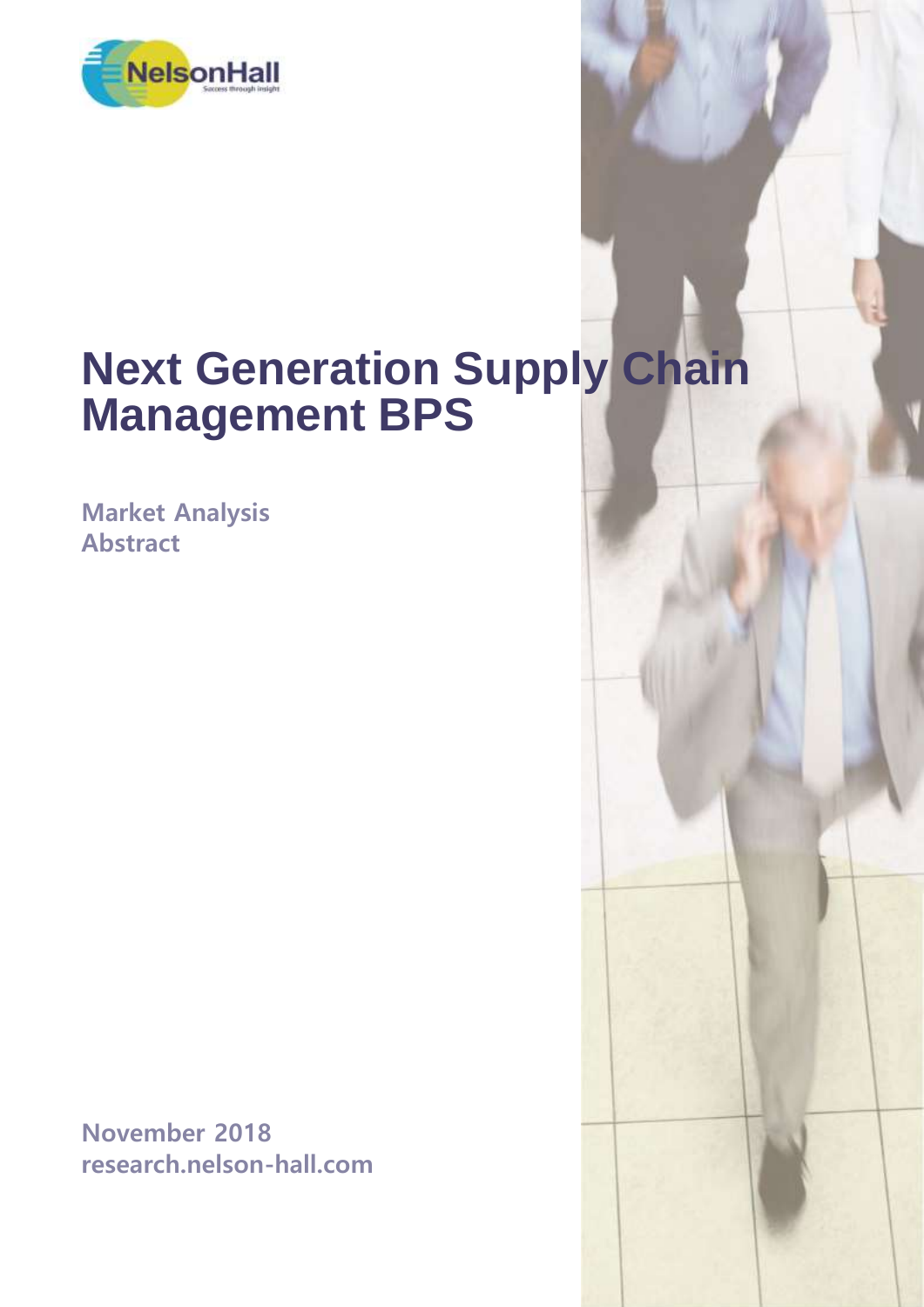



## **Who Is This Report For?**

NelsonHall's "Next Generation Supply Chain Management BPS" report is a comprehensive market assessment report designed for:

- Sourcing managers and operations executives investigating developments within the supply chain management services market
- Vendor marketing, sales and business managers developing strategies to target service opportunities within the supply chain management services market
- Financial analysts and investors specializing in the business process and operations transformation services sector.

## **Scope of the Report**

The report analyzes the global market for supply chain management BPS and addresses the following questions:

- What is the shape of the current and future market for supply chain management (SCM) BPS?
- What is the size and growth of the SCM BPS market?
- What are the major operational challenges faced within supply chains?
- How are customer requirements changing within this market?
- What benefits are being achieved from SCM BPS services?
- Who are the leading vendors in this market and what are their market shares?
- How are vendor offerings and delivery capabilities changing to meet emerging market needs?
- What are the vendor challenges and critical success factors in this market?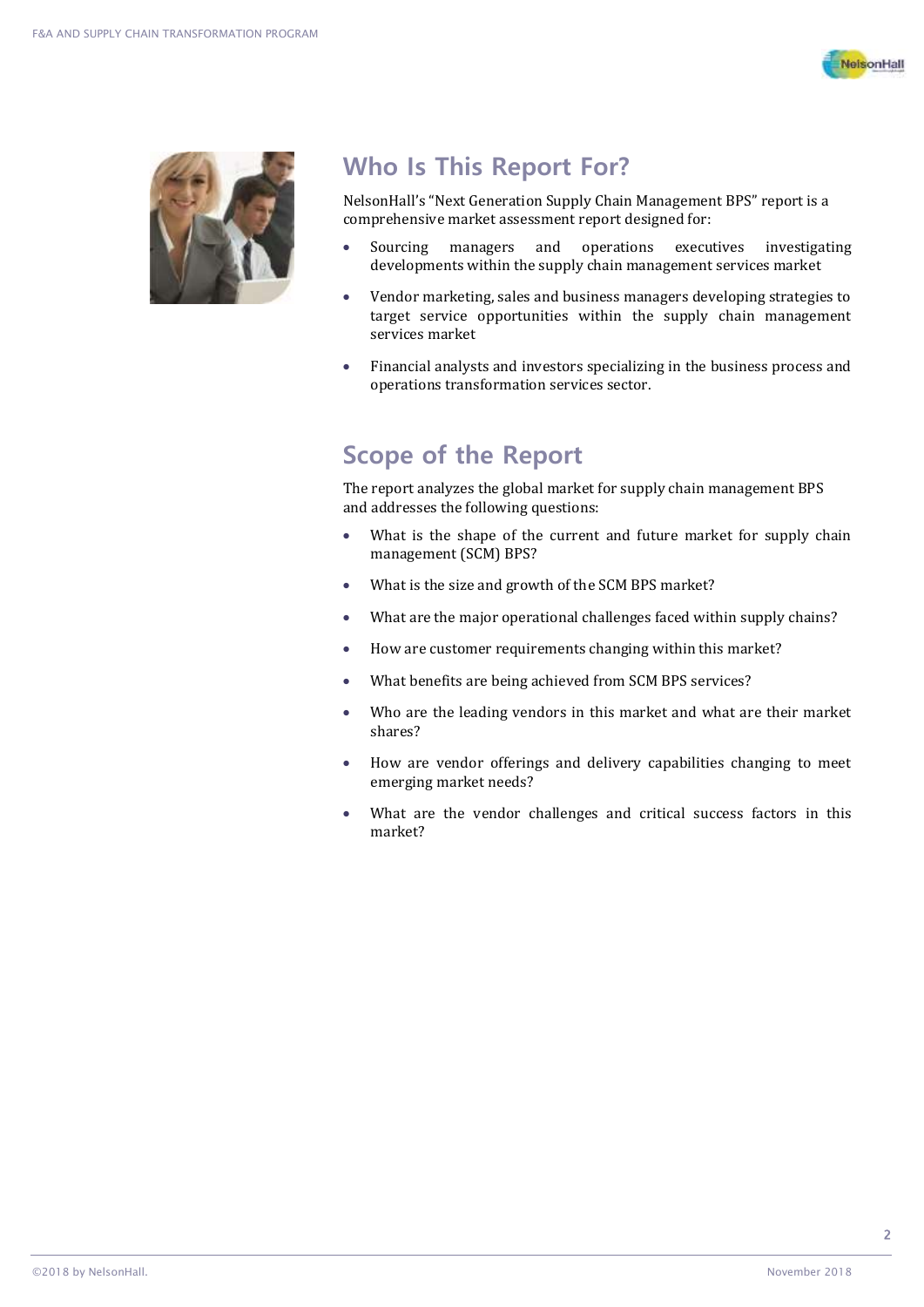



# **Key Findings & Highlights**

NelsonHall's market analysis of Next Generation Supply Chain Management BPS consists of 49 pages.

The market for SCM BPS is changing, driven by a number of trends. These include needs for:

- A more holistic view of the supply chain
- Improved supply chain analytics and visibility
- Better forecasting based on real-time data instead of historical ordering patterns
- Touchless order process management
- Bolt-ons for existing ERP systems to consolidate and aggregate data from various input channels and platforms
- Positioning the SCM function as a critical mechanism in achieving revenue growth
- Improvement in stock levels and a move towards on-demand sourcing
- More efficient warehouse management
- **•** Better logistics planning and performance.

#### **Contents**

- 1. Introduction
- 2. Changing Shape of Next Generation Supply Chain Management BPS
- 3. Customer Requirements
- 4. Market Size and Growth
- 5. Vendor Market Shares
- 6. Delivery in Next Generation SCM BPS
- 7. Challenges & Success Factors

Appendix I – Vendors Researched

### **Report Length**

49 slides, consisting of 8 chapters

## **Vendors Researched**

Vendors covered include Arvato, Capgemini, Exertis, Genpact, GEP, Infosys, OnProcess Technology, TCS, Tech Mahindra, Wipro, WNS.